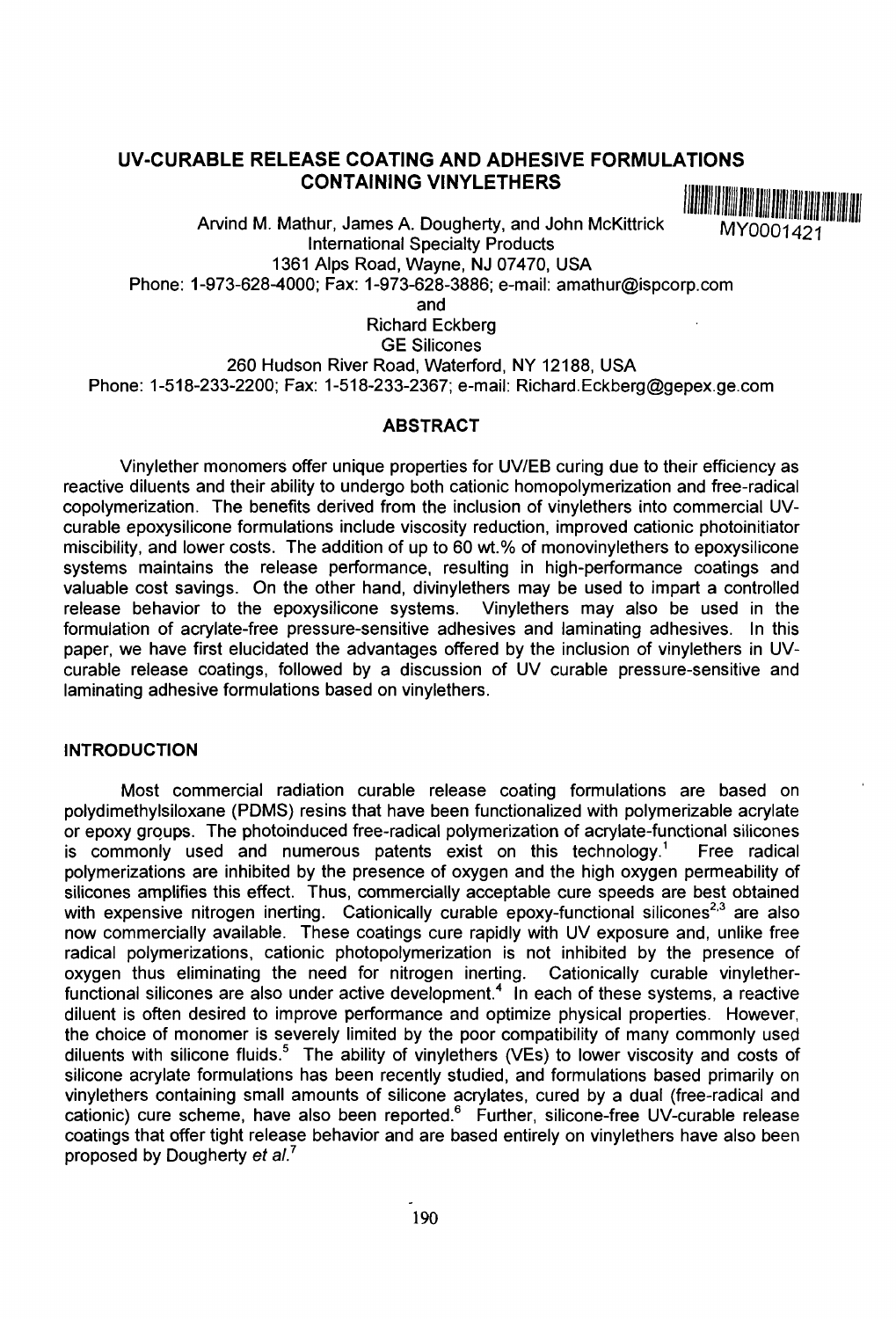GE Silicones introduced the first commercial cationic UV cure release system, consisting of cycloaliphatic epoxy functional PDMS polymers and compatible photoacidgenerating iodonium catalyst packages, over ten vears ago.<sup>2,8</sup> These systems meet most performance objectives, but the high organofunctionai content (epoxy content) needed for fast UV cure results in photocured release coatings that tend to provide 'zippy' and tighter release than that observed from analogous addition-cure solvent-less silicone formulations. A high polar cycloaliphatic epoxy group content in otherwise nonpolar PDMS also causes increased viscosity compared with linear PDMS of the same chain length. In addition, the non-polar nature of epoxy-silicones even with high organofunctionai content limits the miscibiiity of most commercial onium salt photoinitiators. While the cost of a 1 micron thick silicone coating is but a minor contributor to the total cost of a release liner or final product prepared therefrom, the converting industry is fiercely competitive, so any cost reduction in coating material is desirable. Though vinylether monomers are not very inexpensive, they are less costly than commercial epoxy silicone polymers, and hence their use as additives does provide for raw material cost reduction for the end user.

In this paper we have addressed some of these issues and have demonstrated that vinylethers effectively lower viscosity, enhance photoinitiator miscibiiity, and contribute to release properties in cationic formulations based on epoxy silicones. Our experimental efforts were primarily focused at investigating the utility of vinylethers as performance-enhancing additives in epoxy silicone systems. First, we confirmed that monofunctional VE's were miscible with the epoxysilicones and can be used as reactive diluents to lower viscosity of coating baths and improve coating quality. Improvement in the miscibiiity of the cationic photoinitiator was also demonstrated without a significant impact on release performance. Second, we quantified the effect of a bifunctional monomer on increasing the release (as a controlled release additive), both with normally low-release epoxysilicones, and as a 'tight release amplifier' with a tight release epoxysilicone. Thirdly, we explored the use of high concentrations of VE monomers in coatings based on high viscosity epoxysilicone polymers. The resulting formulations exhibited viscosities of the same range as conventional solvent-free thermal and UV cutable silicone release agents and could therefore be readily applied using the same coating techniques.

Our investigation of vinylethers in UV/EB-curable adhesives was motivated by the knowledge that vinylethers are effective in adjusting viscosity and increasing the cure speed in UV/EB curable surface coatings for different substrates including wood, plastic, and metal. The excellent adhesion to this wide variety of substrates suggested that these formulations might also be useful as pressure sensitive (PSA) and laminating adhesives. Furthermore, there are numerous literature references to the use of polyvinylethers in PSA applications.<sup>9</sup> The availability of cationic photoinitiators with excellent hydrocarbon solubility<sup>2,10</sup> and the  $e$ xpanded availability of vinylether monomers<sup>11</sup> should also enable the extension of this technology to UV and EB curable PSA's. We investigated cationically curable UV/EB pressuresensitive adhesives formulations based on a low Tg monovinylether, a divinylether crosslinker, and a tackifying resin. The discussion on UV-curable laminating adhesive formulations is focussed on vinylether-containing formulations based on a broad range of cure chemistries including, cationic, free-radical, charge transfer, and hybrid.

### **RAW MATERIALS**

The vinylether monomers used throughout this study were obtained from International Specialty Products (Figure 1). The epoxy functional silicones and cationic photoinitiator used in the release coating study were obtained from GE Silicones and are described as follows:

• UV9300 - lightly crosslinked low viscosity (300 cSt) epoxy silicone with epoxy-equivalent weight (EEW) of 950 used for common low-release applications.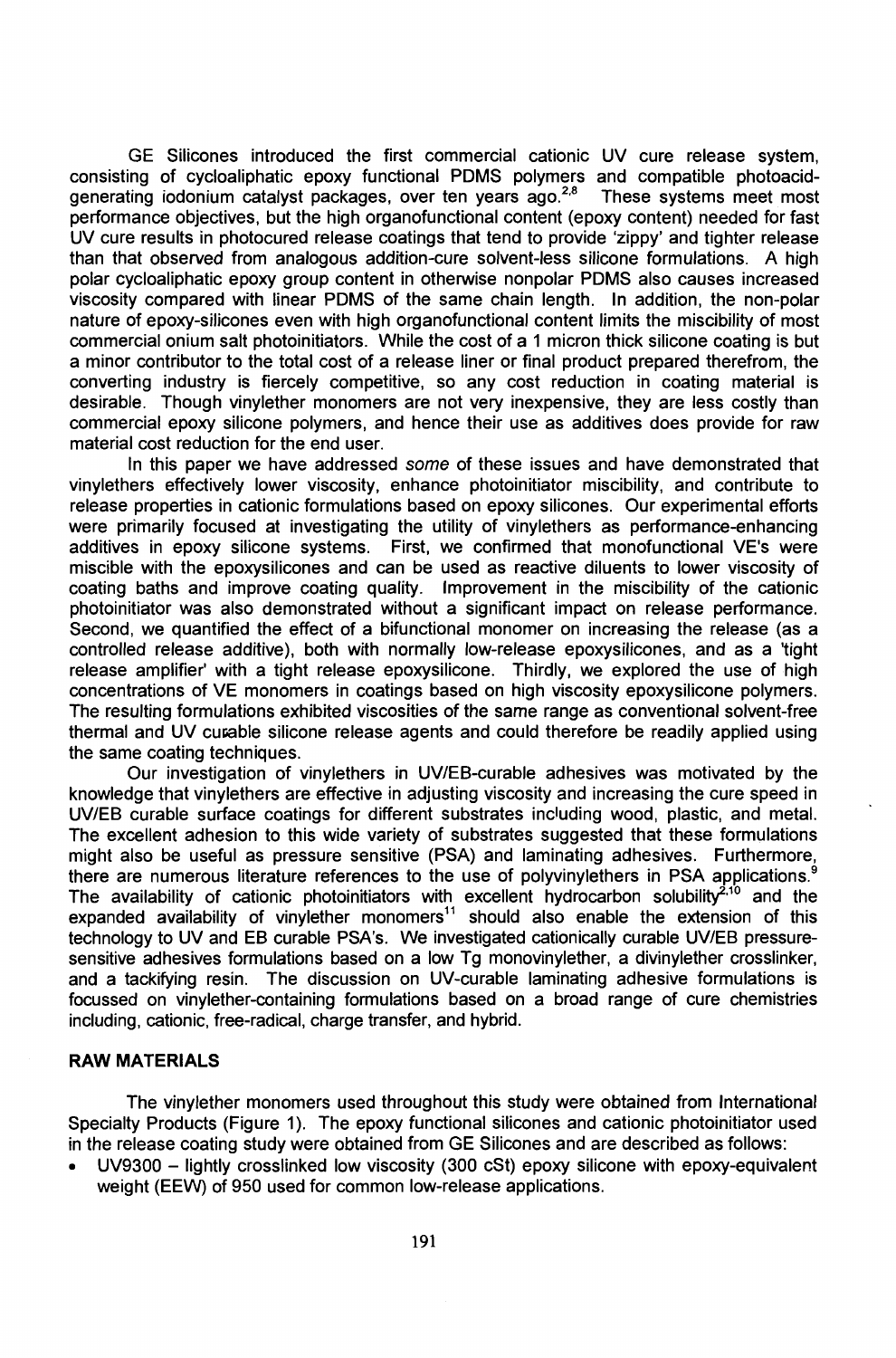- UV9315 low viscosity (300 cSt) low-release linear cyclohexylepoxy-functional PDMS with an EEW averaging 1100.
- UV9400 analogous low viscosity (250 cSt) epoxysilicone, but with an EEW averaging 1450 (and hence less epoxy content than UV9315).
- UV9430 tight release epoxysilicone product that is a blend of an epoxy-functional 'Q' resin with a linear epoxy-stopped PDMS $^\mathsf{12}$  with a viscosity of 500 cSt and an EEW of 1600.
- UV9425 high molecular weight (viscosity: 4000 cSt) linear PDMS polymer with an average EEW of 1050.
- UV9500 special premium release epoxysilicone blended product described in US Patent 5,397,813 (Eckberg and Griswold, 1993) with a viscosity of 400 cSt and EEW of 1100, designed for premium release versus the most aggressive acrylic crosslinkable adhesives.

(All epoxysilicone polymers were prepared as taught in US Patent 5,391,676 to Eckberg and Agars, 1995). The photocatalyst solution used to promote UV cure of the epoxysilicone coatings was UV9380C. UV9380C consists of about 45% active bis(4-alkylphenyl)iodonium hexafluoroantimonate (where 'alkyl' = a complex mix of linear and branched chain  $C8-C14$ aliphatic groups) and an isopropylthioxanthone (IPTX) photosensitizer in an alkylglycidyl ether reactive diluent. The active iodonium salt component of this product was first described in US Patent 4,279,717 (Eckberg and LaRochelle, 1981).



**Figure 1.** ISP's RAPI-CURE vinylether monomers used in this study.

Polyethylene-kraft liner (PK) was furnished by Thilmany Co. and Melinex® 505 polyethylene terephthalate (PET) film was obtained from ICI. Cold rolled steel panels were obtained from the Q-Panel Company. Polyethylene terephthalate (PET) film, glass microscope slides, adhesive tapes manufactured by the 3M Company, Tesa Corp., and Johnson & Johnson were obtained from local vendors.

The iodonium salt cationic photoinitiators for the adhesive formulations were obtained from GE Silicones (UV9380C), Union Carbide Corp. (UVI-6990), and 3M Company (FX-512); while the free-radical photoinitiators were obtained from Ciba Specialty Chemicals. The cycloaliphatic epoxy resin, UVR-6110, was obtained from Union Carbide Corp. An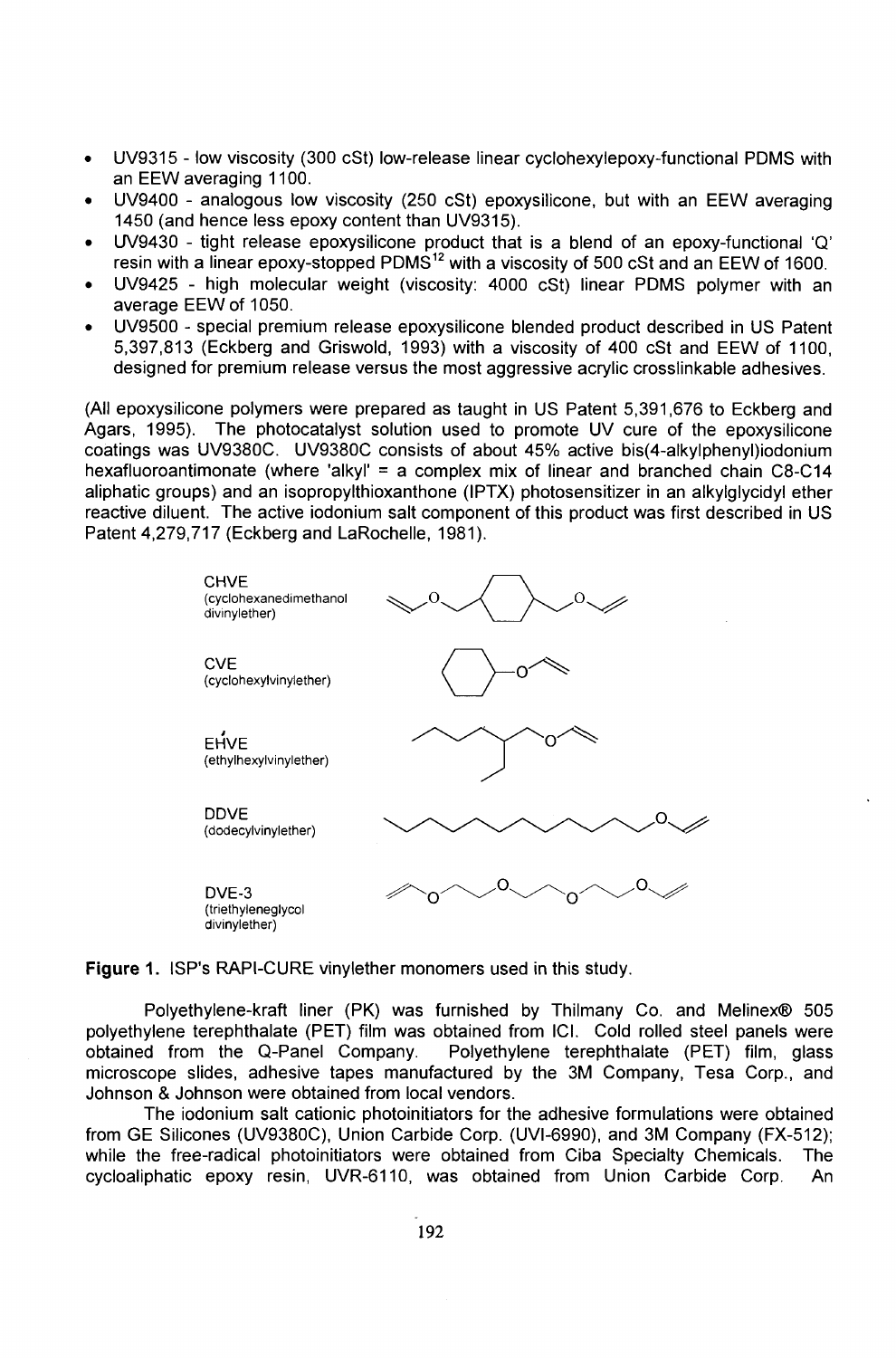unsaturated polyester resin, UV 15-156, was obtained from Cargill. Acrylate resins were obtained from Sartomer Company. The silicone surfactant, DC-193, was obtained from Dow Corning Corp. while the hydrocarbon resin, Regalrez® 1085, was obtained from Hercules Inc. The stabilizer, t-butyl hydroquinone, was obtained from The Aldrich Chemical Co.

# **TEST METHODS**

# **Release Coating Formulations**

The data on UV-curable epoxy silicone release coatings presented first were obtained from trials conducted at Black Clawson Machine Co. in Fulton, NY, under the supervision of personnel from GE Silicones. The 18-inch B-C pilot coating line was used to coat polyethylene-kraft liner (PK) furnished by Thilmany Co. with experimental and control epoxysilicone and epoxysilicone/VE blends. Cure was achieved in air by exposure to one or two banks of Fusion Systems 600 watt/in 'H' lamps mounted immediately following the 5 roll film-splitting coating station. The samples of cured silicone-coated liner were subsequently laminated with TESA 7475 acrylic test tape or with Ashland 1085 solvent-borne acrylic PSA plus paper face stock to create 2 inch wide tapes. The cured coating samples were aged for 2 weeks prior to lamination with Ashland 1085 solvent-borne acrylic PSA, while the TESA 7475 acrylic test tape was laminated to the coatings within minutes of cure at Black Clawson. Release and aged release of the laminates, aged under ambient conditions (23°C, 50% relative humidity), was measured by recording the force required to peel the silicone coated liner from the adhesive laminate at an angle of 180 degrees using a ZPE1000 high speed release tester. The release was reported as the average of three trials and typical measurement errors were found to be less than 5%. To demonstrate the utility of EHVE and DDVE for improving catalyst miscibility with a commercial epoxysilicone, 2 parts of UV9380C catalyst product were mixed with 100 parts of UV9400 and UV9400/VE formulations. The catalyzed mixtures were then analyzed for turbidity using an HF Scientific Model DRT100B Turbidimeter.

Proof-of-concept release coating formulations investigated at ISP were prepared by mixing the components in an amber vial. The compatibility of vinylethers in silicone fluids was determined by blending the desired ratio of components under moderate heat. The mixtures were then allowed to stand overnight and observed in the morning for any sign of phase separation. The viscosity of compatible blends was measured at  $25^{\circ}$ C using a Brookfield LVT viscometer. A uniform coating of the desired thickness (0.3 mils) was then applied to the PET substrate using a #3 Mayer bar applicator. The liquid coating was cured by exposure to UV irradiation using either an AETEK Model QC 1202A/N UV Processor containing two 200 Watt/inch medium pressure mercury vapor lamps or a Fusion System Irradiator containing one 300 Watt/inch "H" bulb. Quantitative measurements of release and subsequent adhesion were performed on **a** Gardner Slip/Peel Tester. Coatings were cast on the PET substrate and cured by UV exposure. After 24 hours, the specified tape was applied to the surface and a fivepound rubber roller was rolled over the tape 5 times. Release was determined by measuring the force, in grams per linear inch, required to remove the tape at an angle of 180 degrees. After the tape was removed from the release coating, the subsequent adhesion was determined by reapplying the tape to a clean steel panel, rolling 5 times with the rubber roller, and again measuring the force required to remove the tape at an angle of 180 degrees. For each sample the mean of 5 trials was reported and typical experimental error was observed to be within 5%. Aged release was determined by placing the cured sample in an oven at  $70^{\circ}$ C for 20 hours prior to applying the test tape and measuring the release as described above.

# **Adhesives Formulations**

All formulations were prepared by mixing the components in an amber vial at room temperature. For the PSA studies, each formulation was applied to a 2 mil polyester film by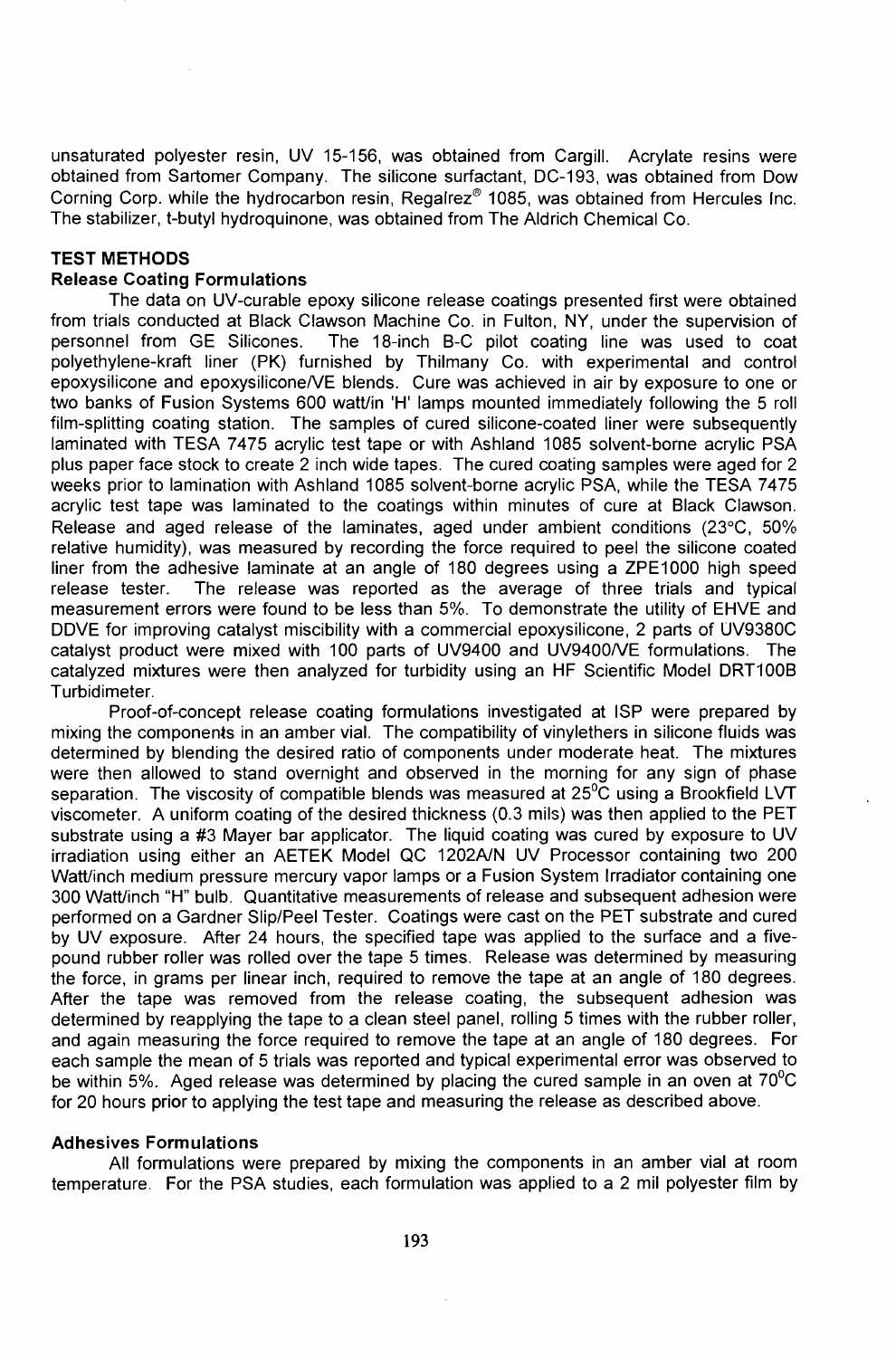hand drawdown using a #12 Mayer bar. Samples were cured by exposure to UV irradiation of 1000 mJ/cm<sup>2</sup> using either the AETEK Processor or the Fusion System Irradiator containing the "H" bulb. Unless otherwise noted, samples were post cured at  $70^{\circ}$ C for a minimum of 15 minutes. Tack was measured in grams using a Testing Machines Incorporated Probe Tack tester with a dwell time of 0.2 seconds and a speed of 0.1 cm/sec. A minimum of 5 trials was conducted on each sample and the mean reported in grams/ $\text{cm}^2$ . . Peel strength was measured using a Gardner Slip/Peel Tester. Adhesives were cast on polyethylene terephthalate films and cured as described above. One inch wide strips were cut, applied to a steel substrate, and rolled with a 5 pound rubber roller 5 times. The force required to remove the tape at an angle of 180 degrees was measured in grams. A minimum of 5 trials was conducted on each sample and the mean reported. Shear strength was determined by contacting a one-inch square at one end of a cured PSA coated polyester strip to a stainless steel test panel leaving the other end of the strip free. The test panel was then rolled with a 5 Ib rubber roller 5 times and attached to a rack in the vertical position. A 500 g weight was attached to the free end of the coated strip and the elapsed time for each strip to separate from the test panel was recorded. Unless otherwise noted, the experiment was terminated after 24 hours. Formulation viscosity was measured at 25°C using a Brookfield LVT viscometer.

For laminating adhesives, the formulation was applied to one substrate, the second substrate was placed on top, and was then pressed together to remove any air bubbles. Laminates were cured by exposure to UV irradiation of 1000 mJ/cm<sup>2</sup> using either an AETEK Model QC 1202A/N UV Processor or a Fusion System Irradiator containing an "H" bulb. Lap Shear was determined using an Instron testing procedure in accordance with ASTM D 1002. Fixture time was determined as described in the literature.<sup>13</sup> For measurement of fixture time, laminates were prepared as described above and exposed to UV light using a UVEXS Co. SCU 110 UV lamp operating at 13 mW/  $cm<sup>2</sup>$ . The fixture time recorded was the shortest UV exposure needed to prepare a laminate capable of suspending a 1 kg weight.

# **RESULTS AND DISCUSSION**

# **UV-Curable Release Coating Formulations**

# Vinylethers as Reactive Diluents and Photoinitiator Compatibilizers

Compatibility with the oligomer system is a key requirement of any reactive diluent. This is particularly true with silicone resins where the choice of diluent is severely limited by poor miscibility. Each of the vinylethers shown in Figure 1 was found to be an effective reactive diluent and completely miscible (in all ratios) with various epoxy functional silicones. The viscosity decrease obtained using four vinylethers as diluents for a typical epoxy functional silicone (UV9300) is shown in Figure 2.

The solvency power of EHVE and DDVE was also confirmed at GE Silicones by observing complete miscibility of EHVE, DDVE, and CHVE in several epoxysilicones. For example, a batch of UV9400 epoxysilicone (EEW = 1507) with an initial viscosity of 278 cSt was mixed with varying amounts of the VE monomers and the kinematic viscosity determined using Ostwald tubes at 25°C. The results obtained are presented in Table I, and it may be observed that the viscosity reduction obtained with EHVE was marginally greater than that with DDVE. Further, to demonstrate the effectiveness of vinylethers in enhancing cationic photoinitiator miscibility, turbidity measurements were performed on various UV9400/VE formulations containing 2 parts by weight of UV9380C. Results of the turbidity tests are shown in Figure 3. We observed that catalyzed baths with turbidity greater than 100 tend to be unstable on storage, while turbidity greater than 1000 indicated gross immiscibility.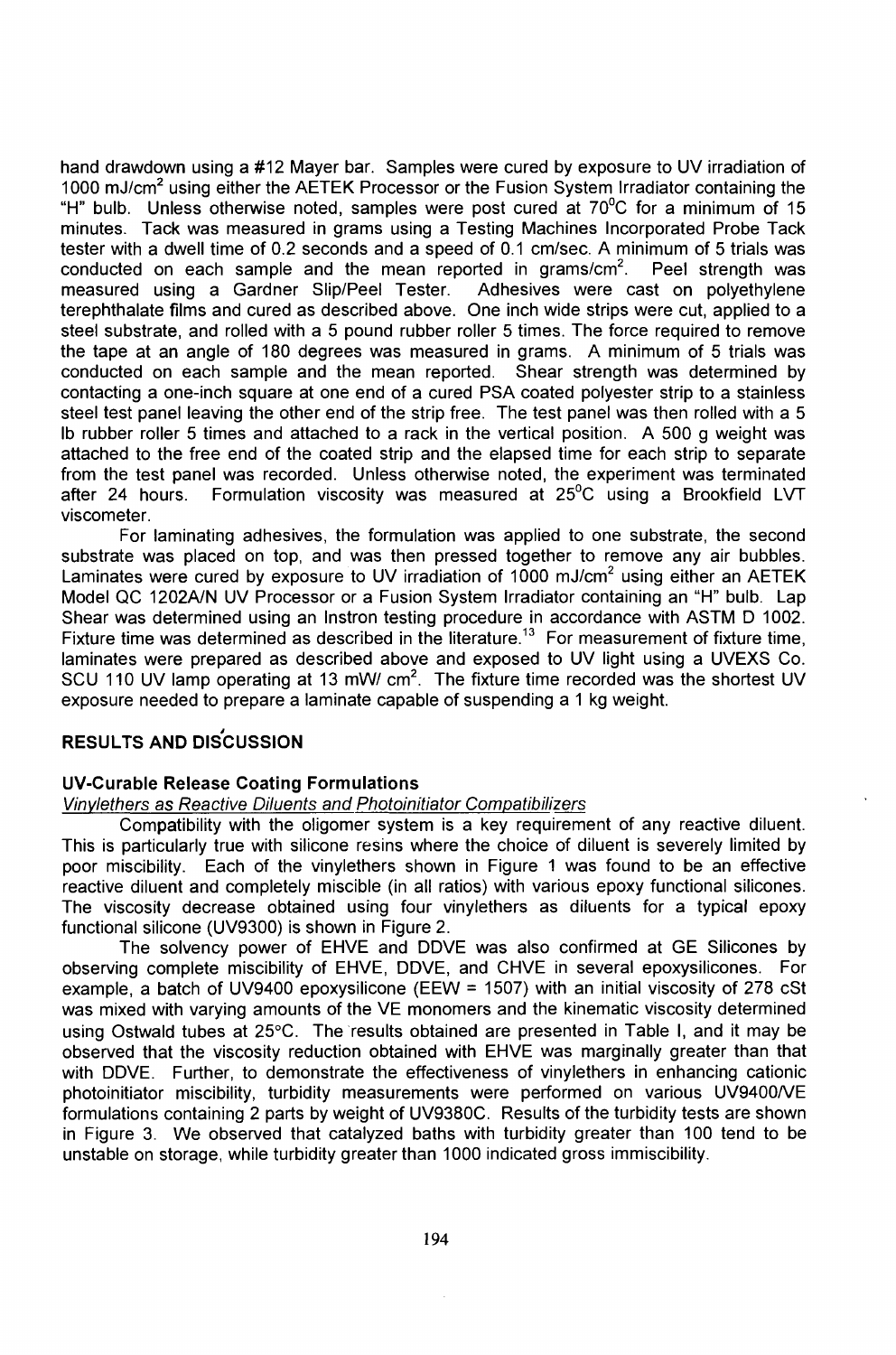

**Figure 2.** Brookfield viscosity of various vinylether/UV9300 blends.



**Figure 3.** Turbidity measurements for UV9400/VE blends containing 2 parts UV9380C.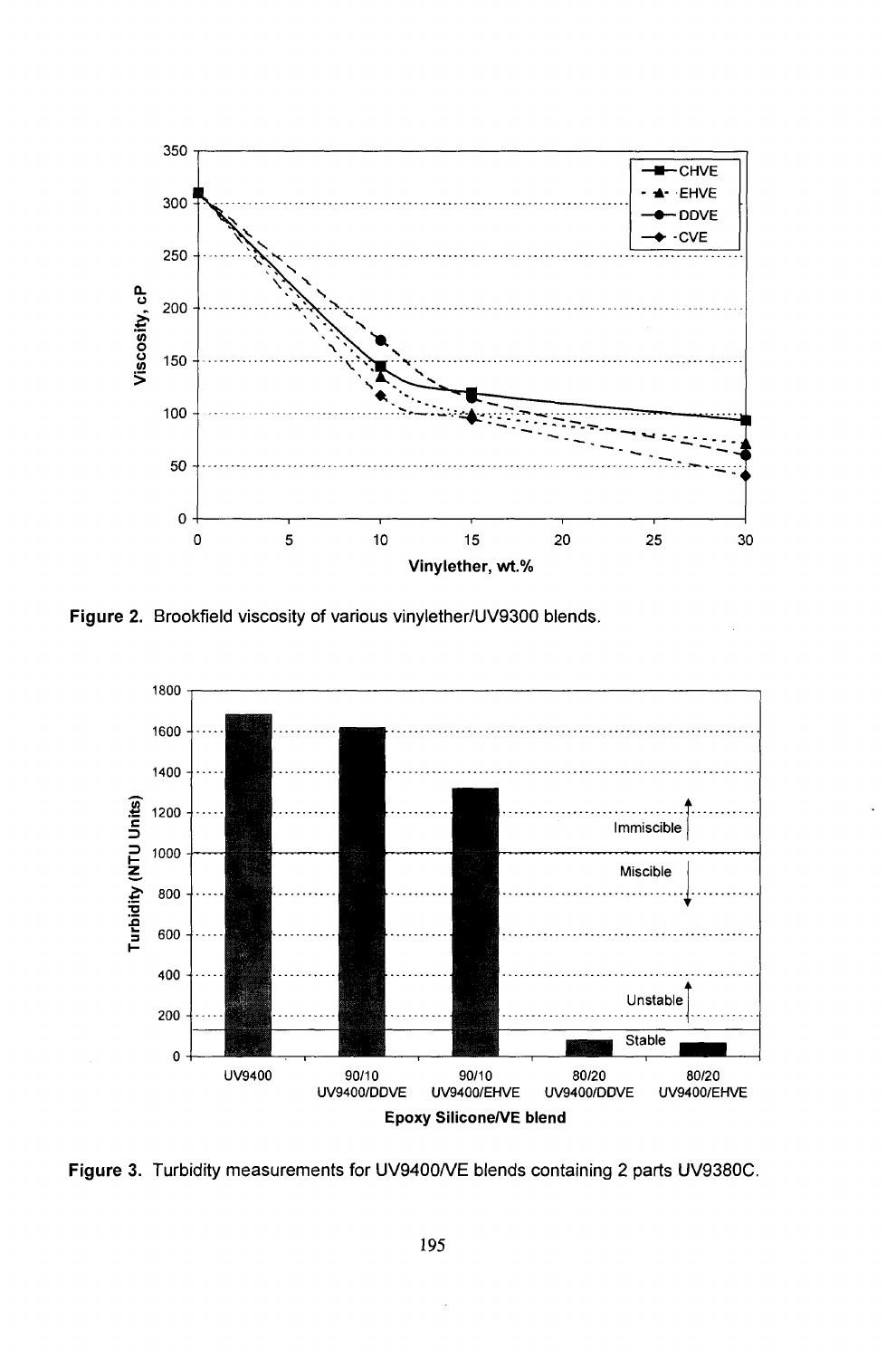| Wt. % VE         | Viscosity (cSt)   | Viscosity (cSt)   |
|------------------|-------------------|-------------------|
| UV 9400/VE blend | UV9400/DDVE blend | UV9400/EHVE blend |
|                  | 278               | 278               |
|                  | 209               | 204               |
| 8                | 171               | 154               |
| 12               | 139               | 117               |
| 16               | 120               | 97                |
| 20               | 102               | 78                |

**Table I.** Kinematic viscosity of various UV9400/VE blends

As seen in Figure 3, formulations containing 20 wt.% of DDVE and EHVE exhibit turbidity of less than 100 NTU units indicating enhanced miscibility. Further, shelf stability of catalyzed baths is increased to at least 3 months with the addition of 10-20% of DDVE or EHVE. lodonium and sulfonium salt photocatalysts are inherently polar materials bearing localized charges on a cation and an anion. Their miscibility with nonpolar curable materials such as organic monomers, oligomers and organofunctional silicones, is always an issue in the use of UV curable cationic systems. Since the active bis(4-alkylphenyl)iodonium hexafluoroantimonate component of the commercial UV9380C product is not completely soluble in epoxysilicone polymers with EEW greater than 1000, end-users of these formulations may experience problems when catalyzed baths are retained for extended periods of time. Solutions to this problem have included the addition of aromatic and polyether carboxylates into the epoxysilicone structures, and the design of iodonium catalysts with new exceptionally large charge-diffusing counterions. higher-cost functional silicones. Due to the complete miscibility of lower-cost vinylethers with organofunctional silicones and onium-salt photocatalysts, inclusion of these monomers in the epoxysilicone polymer systems results in significant handling and performance benefits.

#### Vinylethers as Additives for Cost-Performance Enhancement

Shown in Figure 4 and 5 are release performance data, measured against the TESA 7475 tape and the Ashland 1085 tape respectively, demonstrating the effectiveness of EHVE and DDVE as cost-performance enhancing additives with UV9400. The release data presented in Figures 4 and 5 were obtained for coated samples prepared at the Black Clawson facility in which each coating bath consisted of 1 part of UV9380C catalyst added to 100 parts of the UV9400/VE blend. The coating line-speed was set at 250 meter/min. with cure obtained by one bank of focused 600 watt/in 'H' lamps. A coatweight of 1.1 g/sq. meter (total coating including silicone and organic components) was targeted in these trials. Release data using the reference test tape was obtained after successive aging of each sample of the cured coating.

These results indicate that the release behavior obtained is broadly comparable to that of the control UV9400 system and is marginally sensitive to the type of adhesive tape used for evaluation. However, when comparing the formulations incorporating DDVE to those including EHVE it can be observed that the EHVE-diluted systems demonstrate little or no change in the release behavior compared to the control. The formulations containing DDVE demonstrate a marginal increase in the level of release as the DDVE content is increased. Further, in these DDVE systems the aged release behavior is also different to that observed for the EHVEcontaining formulations. However, given the lower costs of vinylether monomers, these data indicate that both DDVE and EHVE may be used in conjunction with UV9400 as costperformance modifiers without greatly affecting release behavior.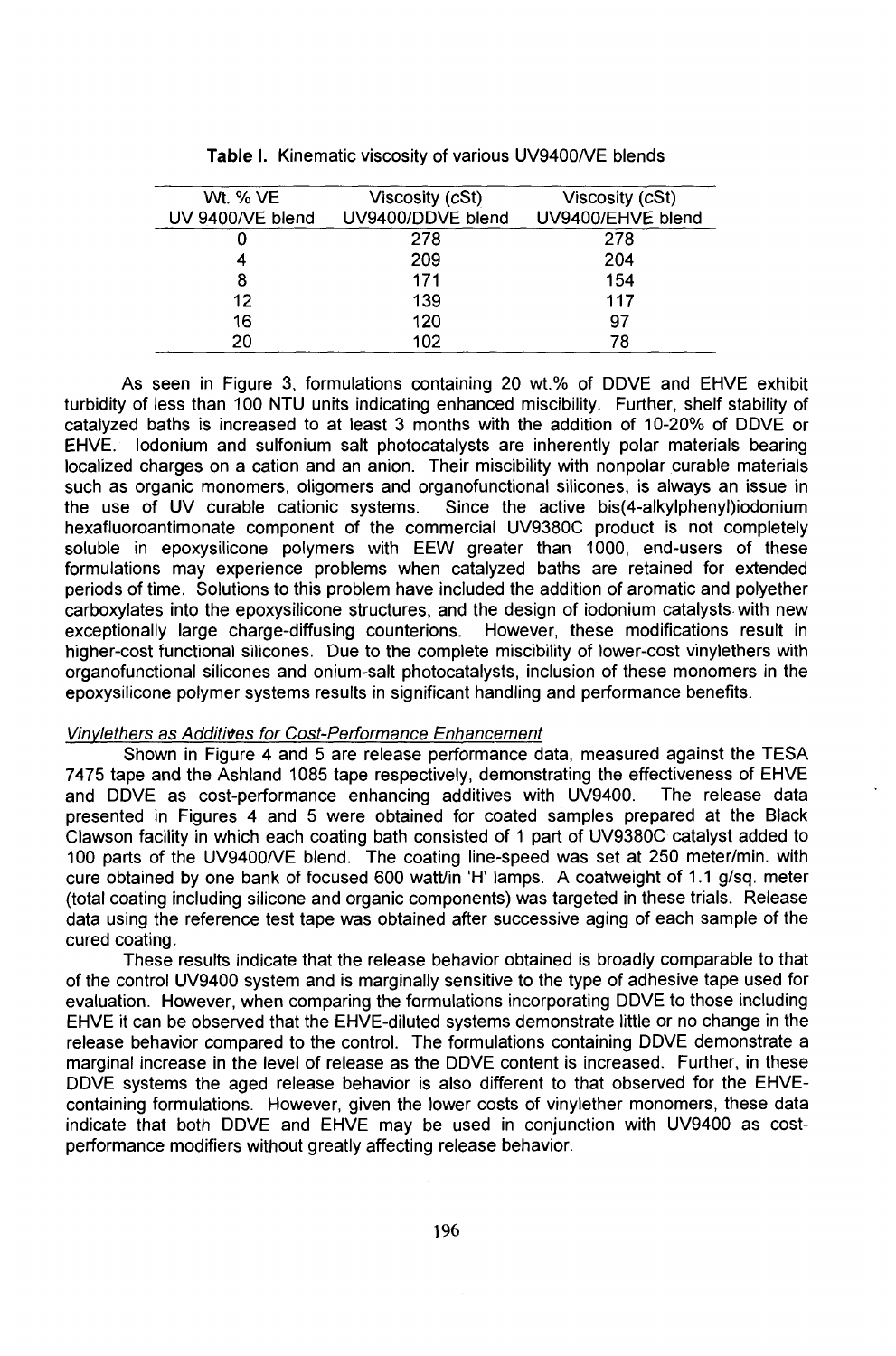

**Figure 4.** Release behavior of various UV9400/VE formulations measured (in g/inch; using a 1-inch wide tape) against TESA 7475 tape.



Figure 5. Release results for various UV9400/VE formulations measured (in g/2-inch; using a 2-inch wide tape) against the Ashland 1085 adhesive tape.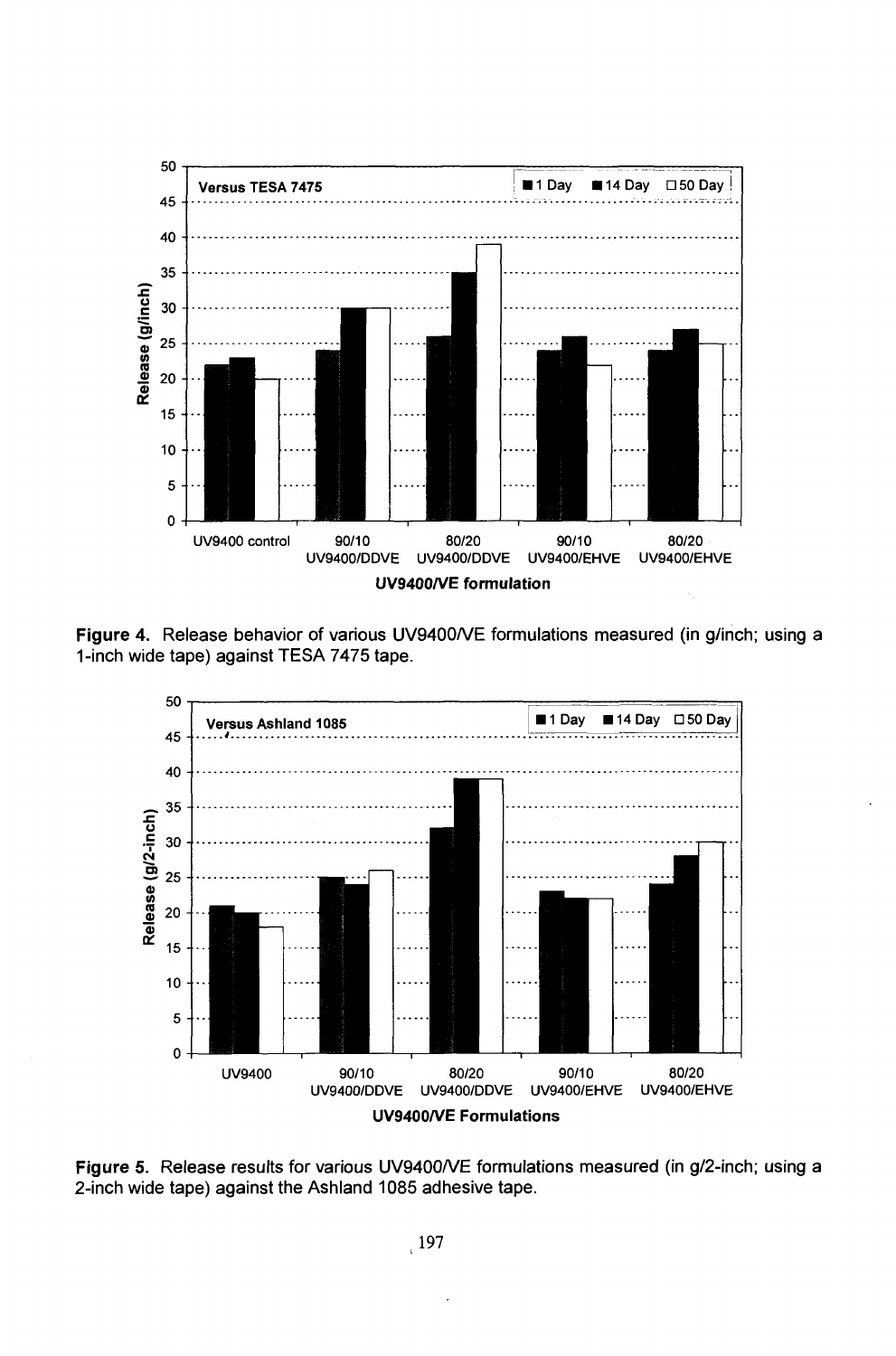# Vinvlethers as Controlled Release Additives

Data presented in Figures 6 and 7 show the increase in release, measured against the TESA 7475 and Ashland 1085 tapes respectively, observed by the addition of CHVE to formulations based on UV9430. In general, it is most desirable for release to remain stable throughout the shelf life of a tape or label, or to quickly move to a stable value. Release values less than 40 g/inch versus TESA 7475, or less than 30 g/2-inch versus ASHLAND 1085 acrylic PSA are considered low (or premium) release. Release values greater than 100 g/inch or 200 g/2-inch versus TESA and Ashland, respectively, are considered tight or 'controlled'. Several trends can be observed in this set of data presented in Figures 6 and 7. First, CHVE has a marked effect on the release behavior of the UV9430 tight-release polymer, particularly versus the Ashland 1085 adhesive (Figure 7). Second, when present in a release coating, CHVE makes aged release considerably less stable and release tends to rise on aging before leveling off after 7 weeks of aging (Figure 6). In the case of the release measured against the Ashland 1085 tape, this aging behavior appears more highlighted indicating a dependence on the type of adhesive used in conjunction with these systems. However, in both cases CHVE provides much greater 'CRA Effect' (Controlled Release Additive Effect) to the UV9430 coatings, which is of commercial significance.

Further investigations on the utility of EHVE as a low viscosity additive and CHVE as a controlled release additive, were performed on the 12 inch width Dixon coater at GE Silicones in Waterford, NY. These results are presented in Figure 8 and 9 and are based on medium release epoxysilicone UV9315 formulations cast on the Thilmany PK liner. In these runs, 2 parts of UV9380C were added to 100 parts of each UV9315/VE formulation. A target coating weight of 1.0 g/m<sup>2</sup> was accomplished using a 3 roll offset gravure coating station. Coatings were cured by exposure to one bank of 300 watt/inch Fusion Systems 'H' lamps at a line speed of 30 meter/minute, since the Dixon coater is not capable of faster speeds.



**Figure 6.** Controlled release behavior observed for various UV9430/CHVE formulations measured against the TESA 7475 tape (in g/inch).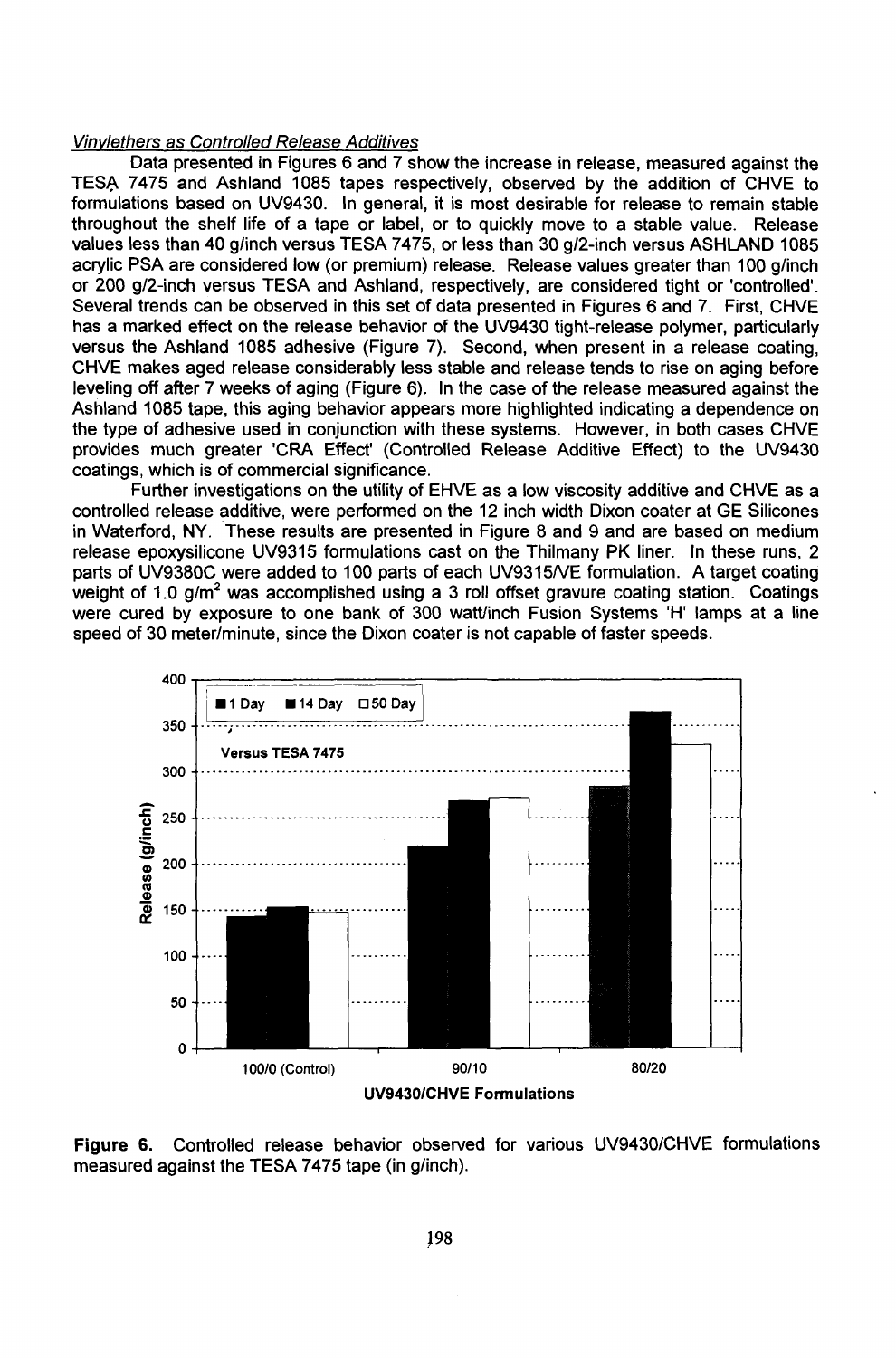

**Figure 7.** Controlled release behavior observed for UV9430/CHVE formulations measured against the Ashland 1085 tape (in g/2-inch).





**Figure 8.** Release behavior measured (in g/inch) against TESA 7475 tape for formulations using EHVE and CHVE as additives to UV9315.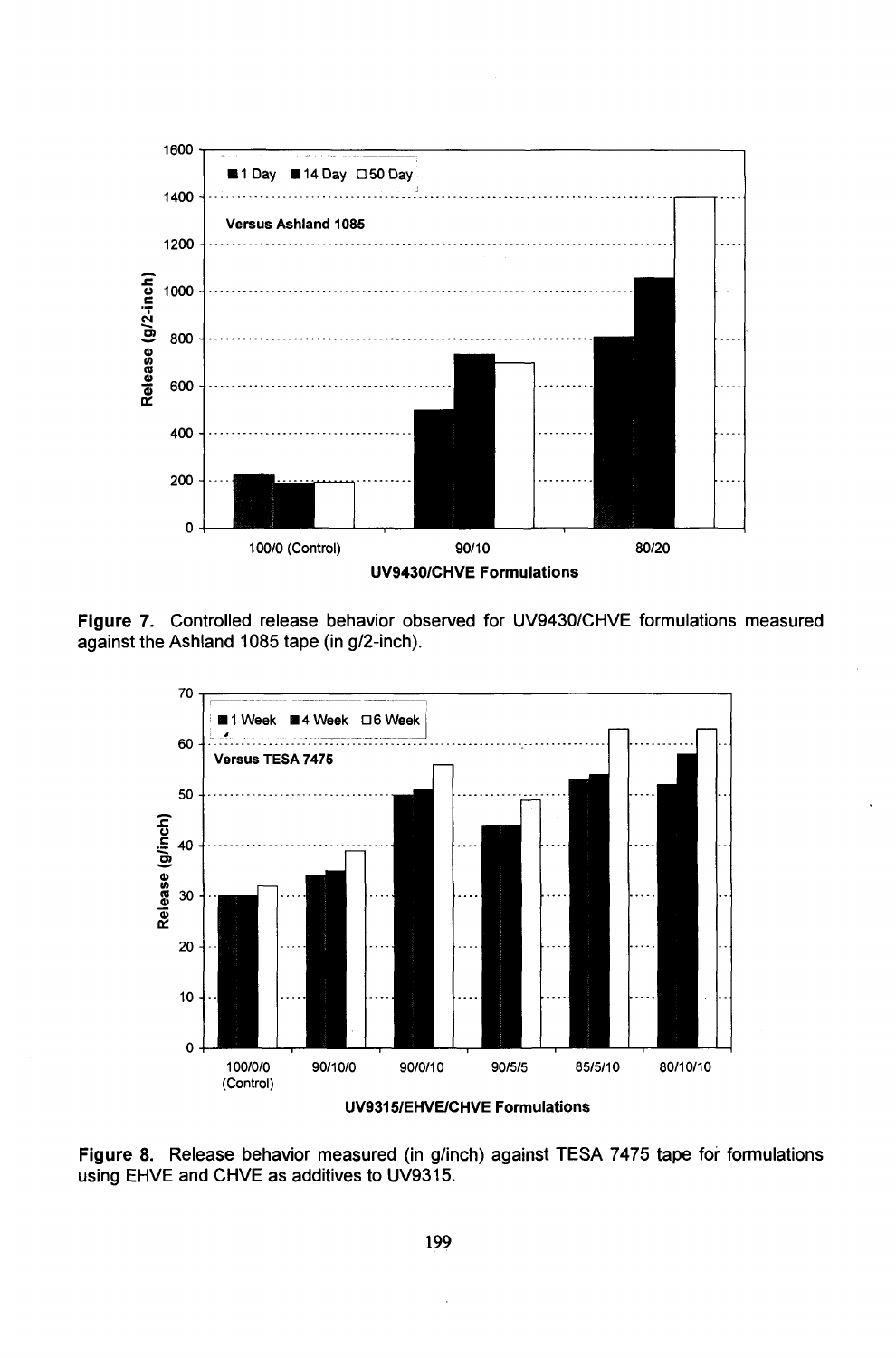

**Figure 9.** Release behavior measured (in g/inch) against Ashland 1085 adhesive tape for formulations containing EHVE and CHVE as additives to UV9315.

These data suggest that even low levels of EHVE when used with UV9315 increase the release marginally when evaluated against both adhesive tapes. The CHVE level in coatings based on the medium-release polymer UV9315 determines release differentials compared with the control (0 wt.% VE) coating. In addition, there is variation in aged release behavior depending on the type adhesive. Whether added alone or in concert with EHVE, in these experiments the CHVE level has a significant impact on release regardless of tape or adhesive against which the coatings were evaluated. Hence, CHVE can be used as a CRA to obtain modest release differentials. In order to investigate the effect of adhesive type on release behavior performance of these formulations was also evaluated against the TESA 4651 SBR-type adhesive tape. The results obtained are shown below in Table II. In this case the level of release is observed to decrease as the coating is aged. This result is interesting and may be either be attributed to minimal interaction between the adhesive and the release coating or the preferential migration of the epoxysilicone to the surface over time.

| Table II. Release behavior of various UV9315/EHVE/CHVE formulations evaluated against |
|---------------------------------------------------------------------------------------|
| the SBR-based TESA 4651 adhesive tape.                                                |

| Formulation<br>$\mathbf{r}$ | Aged Release (g/inch) |        |        |
|-----------------------------|-----------------------|--------|--------|
|                             | 1 Week                | 4 Week | 6 Week |
| UV9315 Control              | 33                    | 28     | 18     |
| 90/10 UV9315/EHVE           | 36                    | 35     | 22     |
| 90/10 UV9315/CHVE           | 73                    | 46     | 36     |
| 80/10/10 UV9315/EHVE/CHVE   | 77                    | 46     | 34     |
| 85/5/10 UV9315/EHVE/CHVE    | 82                    | 46     | 36     |
| 90/5/5 UV9315/EHVE/CHVE     | 53                    | 35     | 23     |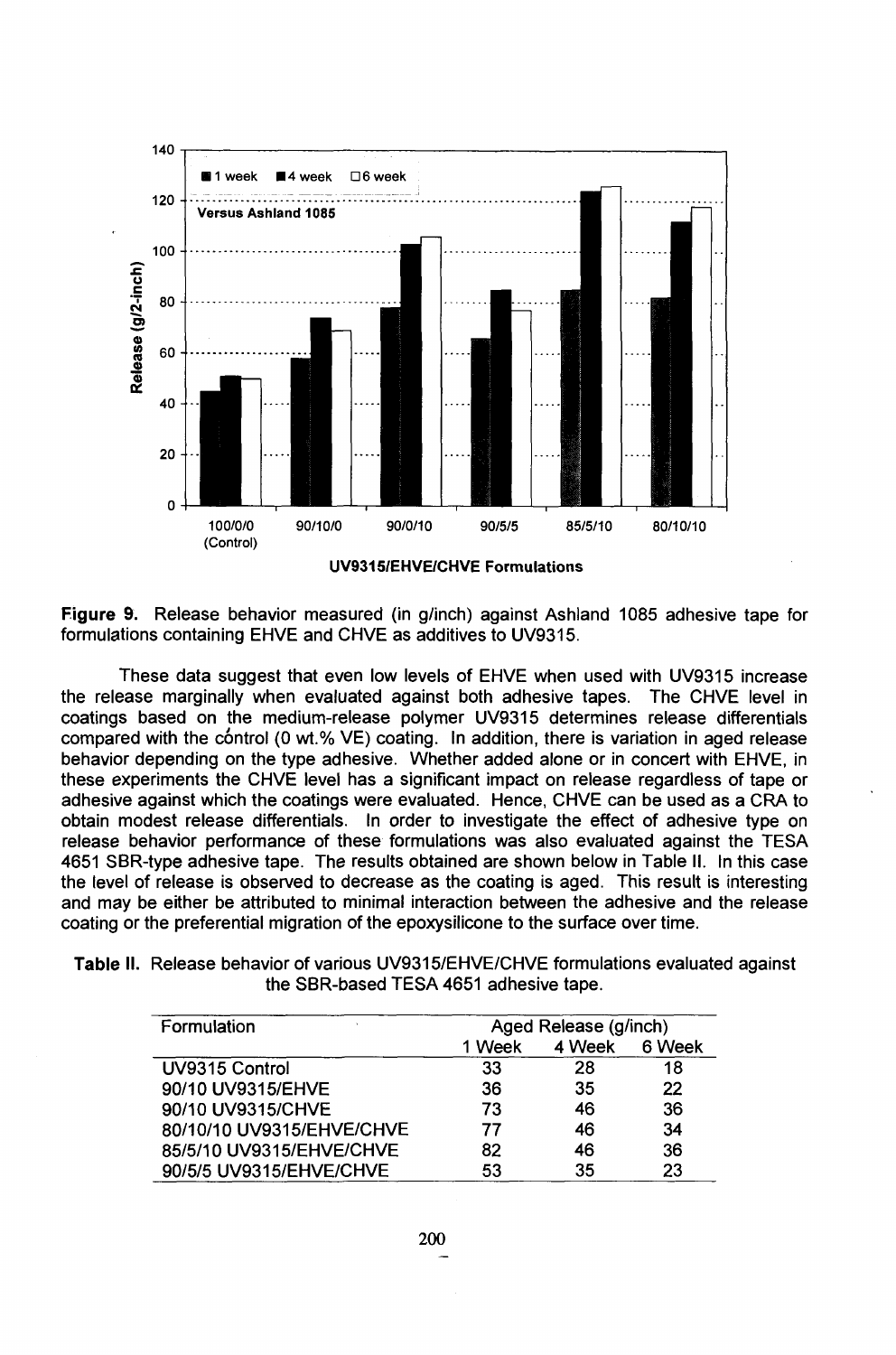Results obtained at ISP confirmed the utility of CHVE as a controlled release additive.<sup>6,14</sup> These studies evaluated various ratios of CHVE in a typical GE epoxy silicone resin (UV9300). Each formulation was found to be completely tack-free at our maximum conveyor speed of 600 fpm (75 mJ/cm<sup>2</sup>, AETEK). Incorporating 30 wt% CHVE was found to increase the release by a factor of three while improving the subsequent adhesion. Aging was found to have only a minor effect on release. Dougherty et al have reported similar results using the epoxy silicone (PC-600) and photoinitiator (PC-702) supplied by Rhodia.<sup>14</sup>

#### Epoxysilicone Formulations with High Vinylether Content

Shown in Figure 10 is the release behavior of various epoxysilicone/VE formulations containing up to 60 wt.% vinylether, evaluated against three different adhesives. While the release behavior was found to be a function of the type of adhesive tape used for evaluation, there are distinct advantages in terms of lower formulation viscosity. Compared with the high viscosity of the UV9425 (4000 cSt), the viscosity of the UV9425/UV9500/EHVE 40/0/60 mix was found to be 62 cSt, while the 40/10/50 blend exhibited a viscosity of 100 cSt. Further, the release performance and stability of the silicone coatings based on the high-viscosity UV9425 and 40-50% EHVE is remarkable, considering that the coating only partially contains PDMS. These coatings were extremely smooth and defect-free probably due to their low viscosity compared with most of the other coatings studied. We anticipate that such formulations will be of greatest commercial interest due to the cost-performance benefits offered to the end-user.

Studies conducted at ISP have also found that "premium" performance can also be obtained in vinylether formulations containing very low levels of epoxy silicones. For example, cured formulations cast on a PET substrate and based on DDVE crosslinked with small amounts of CHVE, modified with only 10 wt% UV9300 have an excellent combination of release and subsequent adhesion (Figure 11). This result is particularly significant considering the higher cost of epoxy functional silicones relative to vinylethers.



Figure 10. Release behavior of formulations based on UV9425/UV9500 with high EHVE content, evaluated against three different types of adhesive tapes.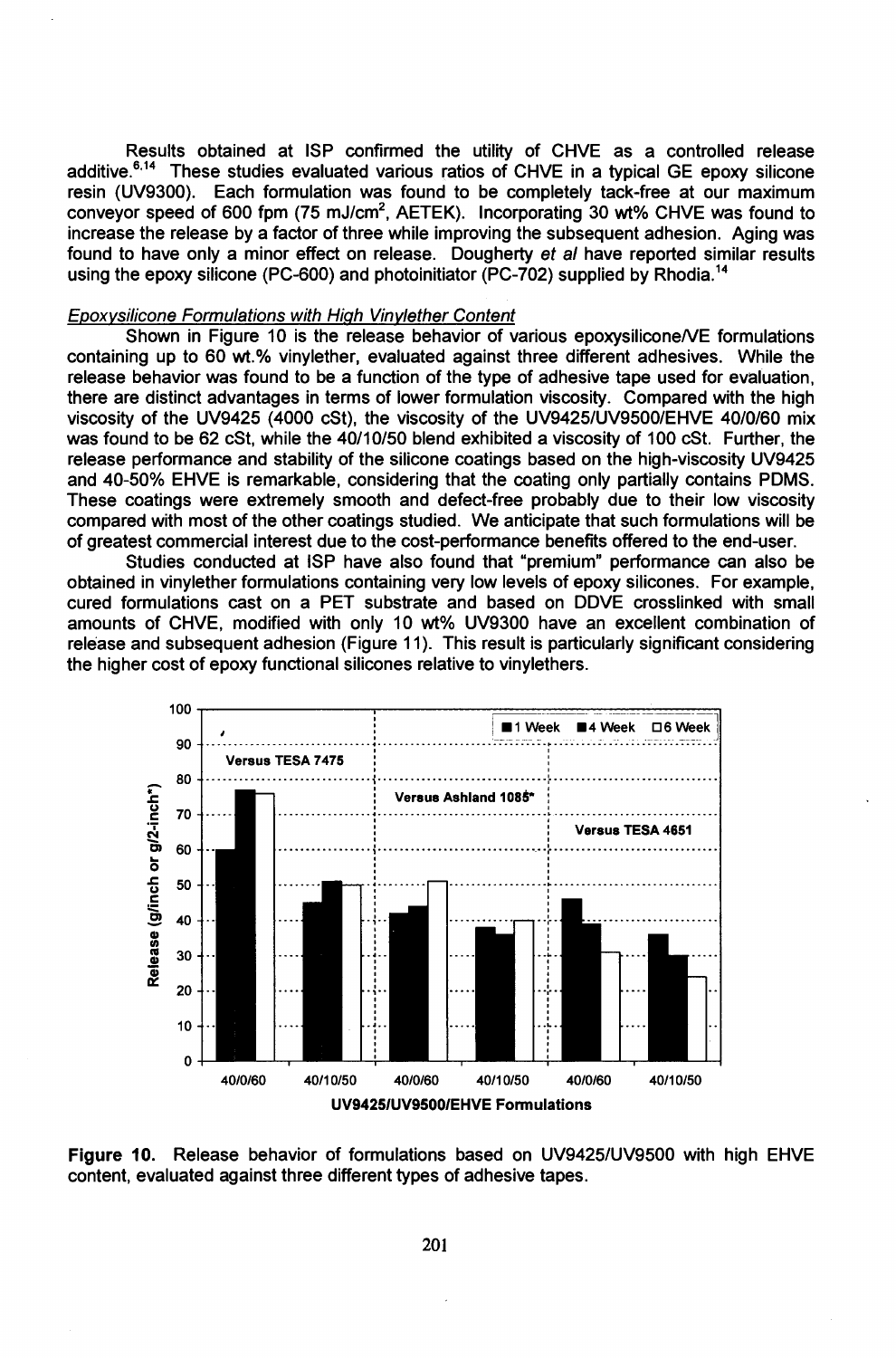

**Figure 11.** Release and subsequent adhesion measured versus TESA 7475 tape for UV9300/DDVE/CHVE blends containing 3 phr photoinitiator (UV9380C), cured in air at 60 fpm  $(270 \text{ mJ/cm}^2, \text{Fusion})$ 

# **UV-Curable Pressure Sensitive Adhesives (PSAs)**

We had earlier reported that EHVE (low Tg monomer) copolymerized with CVE (high Tg monomer) and varying amounts of DVE-3 (crosslinker) provided an adhesive with a high degree of tack but poor peel and shear strength.<sup>15</sup> It was also suggested that incorporation of a tackifying resin should improve performance. We have found that a good balance of tack, peel and shear can in fact be obtained in vinylether systems by the addition of a suitable tackifying resin. Excellent results were obtained using a hydrocarbon resin (Regalrez® 1085, Hercules). For example, EHVE crosslinked with 1 wt.% CHVE in the absence of a tackifier cures rapidly to form a tacky mass with essentially no peel or shear strength. Incorporating 5 to 15 phr (parts per hundred resin) Regalrez® 1085 increases both peel and shear strength while lowering formulation cost. Very high levels of resin (40 phr) eventually degrade performance. At 10-15 phr tackifier, performance is equal to or superior to a commercial tape (Figure 12). Patent literature has shown that vinylether based UV curable PSA's can be prepared by copolymerizing a low Tg and a high Tg vinylether in the presence of a cationic photoinitiator, crosslinker, and tackifying resin.<sup>16</sup> Our results demonstrate that acceptable performance may be achieved without the inclusion of the high Tg monomer in UV-curable PSA formulations containing vinylethers.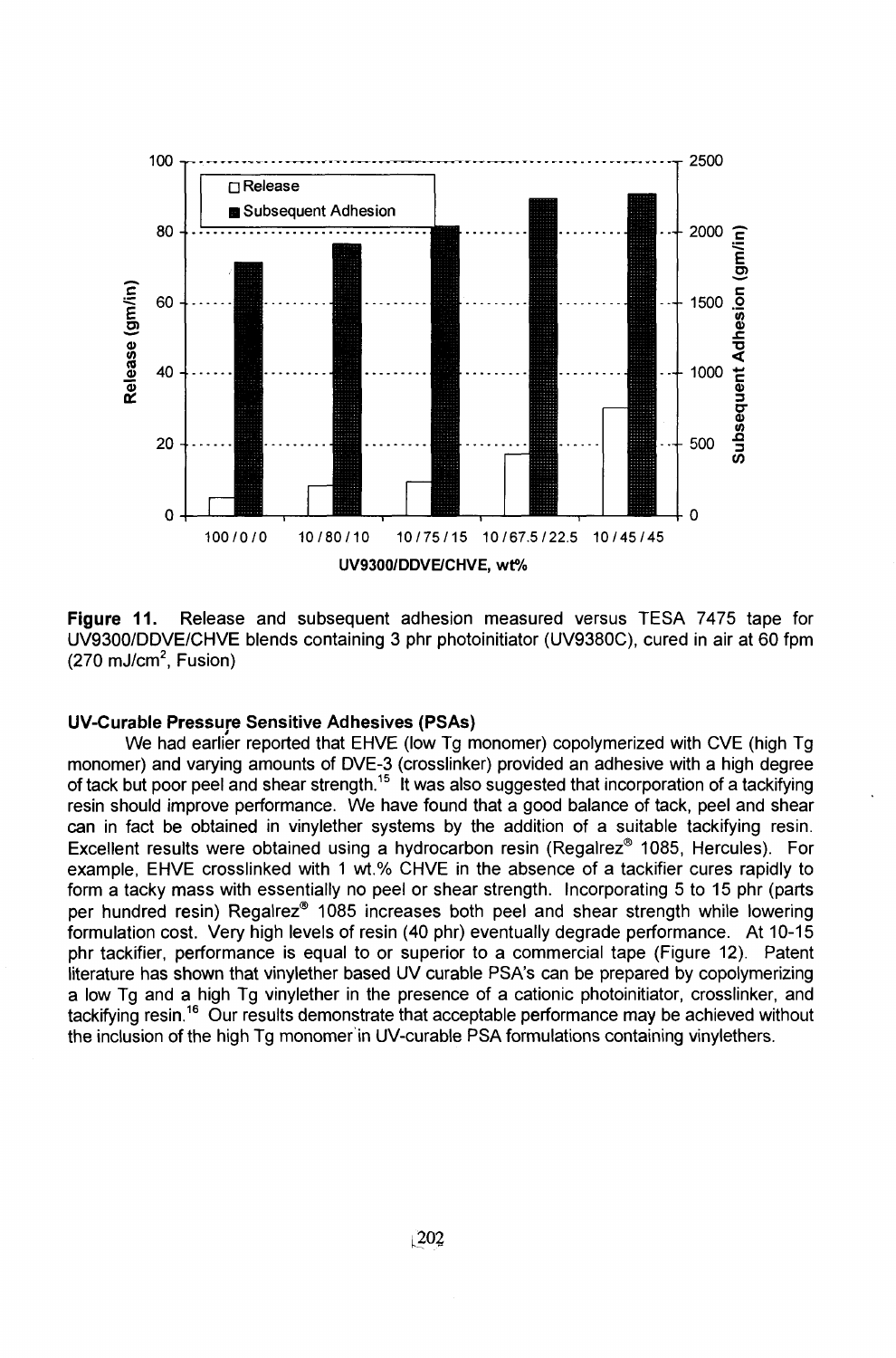

Figure 12. Effect of amount of tackifier of the adhesive properties of a formulation containing 99% EHVE/1% CHVE and 2 phr UV9380C cationic photoinitiator.

Based on the data in Figure 12, the formulation containing 15 phr tackifier was chosen for further evaluation. To determine if the PSA exhibits good adhesive consistency over the entire length of the test area, the Gardner Slip/Peel Tester was equipped with a computer data collection system to create a plot of peel strength as a function of time. Results demonstrated good adhesive consistency over the entire length of the test area. Peel consistency is comparable to the commercial tape with the advantage of improved peel strength. Plotting peel versus time is also an excellent way to demonstrate the effect of post cure. Note that all the PSA's evaluated above were tested after a thermal post treatment ( $70^{\circ}$ C for a minimum of 15 min). It was observed that during the post cure, pee! strength improved dramatically, therefore all samples were post cured as standard procedure. While epoxy formulations are well known to exhibit a pronounced post cure, it was interesting to observe a demonstrable post cure in 100% vinylether formulations.

Effect of Type and Amount of Crosslinker and Comonomer. The performance of DVE-3 and CHVE as crosslinkers was compared at a constant tackifier level (15 phr). Both formulations exhibited good tack, and as expected, in the absence of any crosslinker, these compositions have essentially no shear strength. It was observed that CHVE provided the highest shear strength while DVE-3 contributed to the highest peel. Also, at constant tackifier level (15 phr), increasing the level of crosslinker (CHVE) decreased tack and peel, while shear strength remained greater than 24 hours (Figure 13). To study the effect of comonomers, the performance of several monovinylethers was compared in the following prototype formulation: 25 wt% comonomer, 74 wt% EHVE, 1 wt % CHVE, 15 phr Regalrez 1085, 2 phr UV 9380C. The control formulation containing 99% EHVE provided the best combination of properties, while DDVE may be preferred as a comonomer in formulations where low tack is desired (Figure 14). These data demonstrate the ability of vinylether comonomers to impart the desired combination of peel, shear and tack to suit a particular application.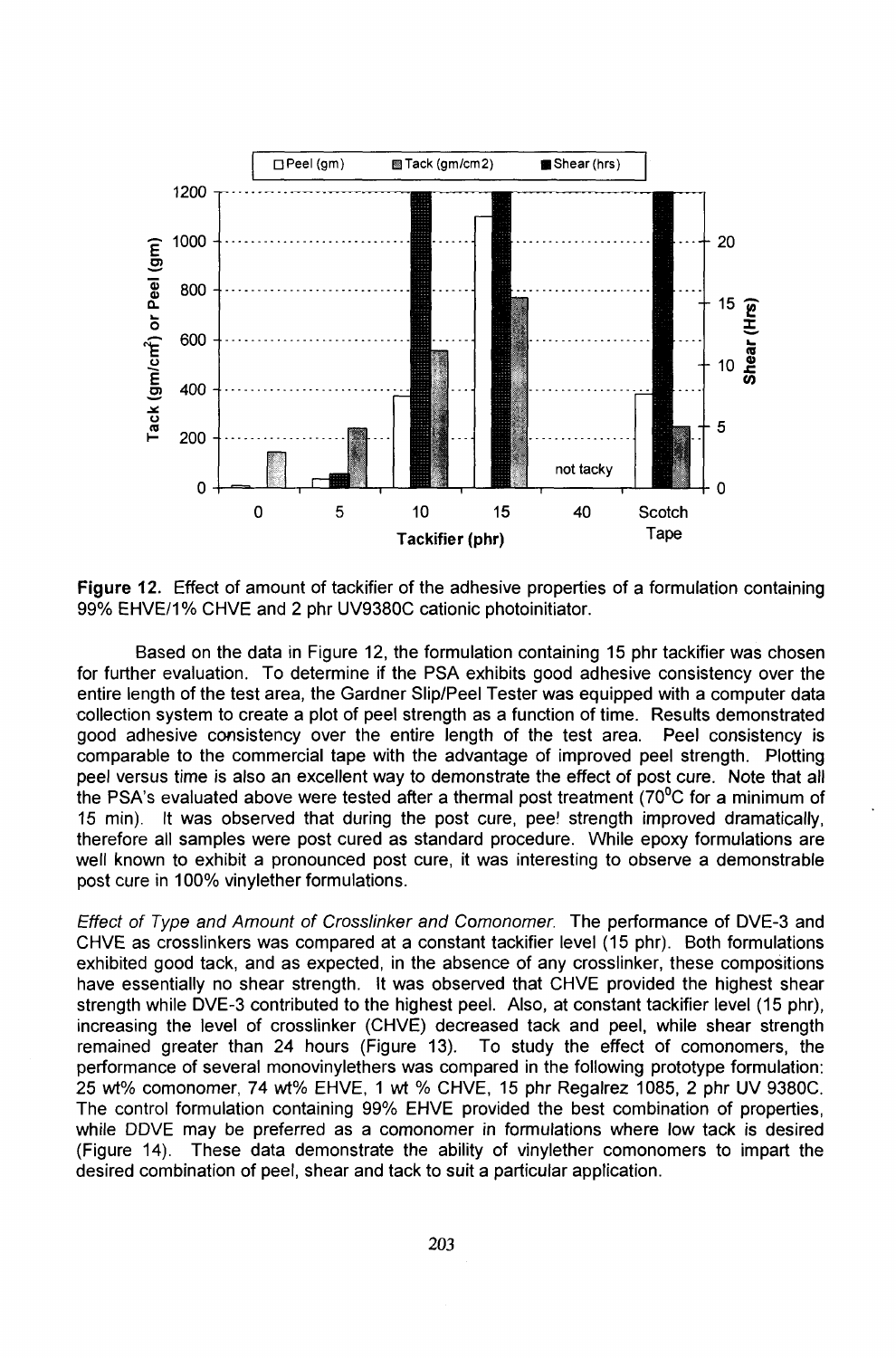

**Figure 13.** Effect of amount of crosslinker (CHVE) on a formulation containing EHVE, 15 phr tackifier and 2 phr UV9380C cationic photoinitiator.



**Figure 14.** Effect of inclusion of 25wt% comonomer on the adhesive properties of a (74wt%) EHVE/(1wt%)CHVE/(15phr)tackifier PSA formulation.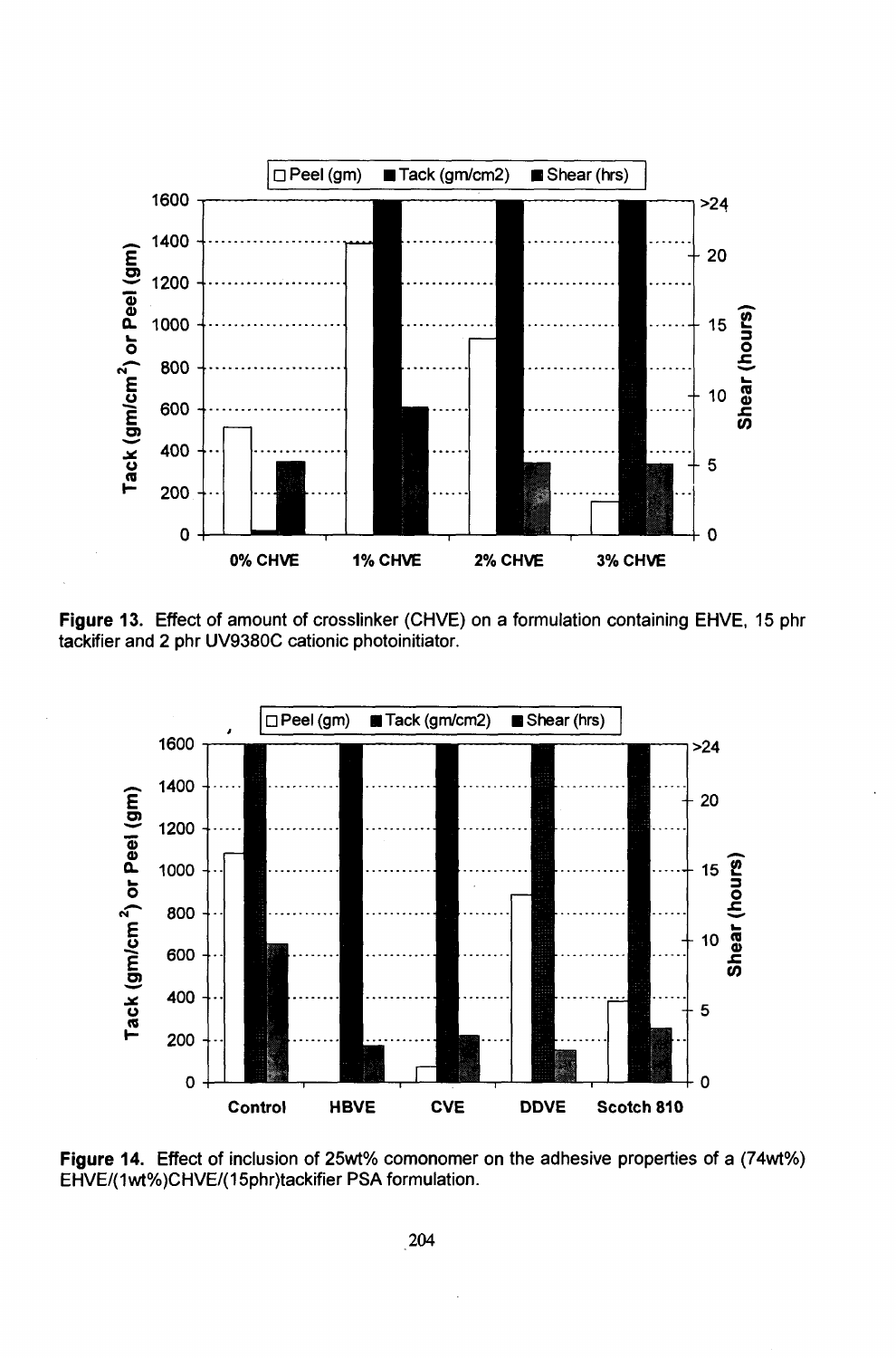Effect of Viscosity. The formulations described so far were all very low in viscosity due to the high monomer content. For example, a composition based on 99 wt% EHVE containing 1 wt% CHVE and 15 phr Regalrez® 1085 is too low in viscosity (22 cps) for many application techniques. Increasing viscosity by adding additional tackifier degrades performance as described above. Viscosity can be readily adjusted by incorporating low levels of non-reactive fillers of which, poly(isobutylene) was found to be particularly effective (Table III).

| <b>FORMULATION (grams)</b> | А     | в     | С        |
|----------------------------|-------|-------|----------|
| <b>EHVE</b>                | 99    | 99    | 99       |
| <b>CHVE</b>                | 1     |       | 1        |
| <b>UV9380C</b>             | 2     | 2     | 2        |
| Regalrez 1085              | 15    | 15    | 15       |
| Poly(isobutylene) level    | 0     | 2.5   | 7.5      |
| Viscosity (cps)            | 22    | 64    | 475      |
| Peel (gm/lin)              | 1391  | 1300  | 900      |
| Tack ( $gm/cm2$ )          | 606   | 651   | 676      |
| Shear (hrs)                | > 168 | > 168 | 168<br>> |

**Table III.** Effect of a non-reactive filler on the formulation viscosity

#### **UV-Curable Laminating Adhesives**

#### Cationic Formulations

Cycloaliphatic epoxy adhesive formulations can be modified with vinylethers to result in laminating adhesive compositions with lower viscosity and reduced cure time. These formulations were'evaluated for laminating glass (microscope slides) to glass, and glass to steel. As shown below, the lap strength of these laminates exceeded the strength of the glass; the glass fractured at an ultimate tensile strength between 225 and 360 psi leaving the adhesive joint intact. While the vinylether does not contribute to the strength of this bond it does significantly decrease fixture time and formulation viscosity (Table IV).

**Table IV.** Cationic laminating adhesive formulations containing vinylethers

| <b>FORMULATION (grams)</b> | А         | В        |
|----------------------------|-----------|----------|
| <b>UVR-6110</b>            | 100       | 80       |
| <b>CHVE</b>                |           | 20       |
| <b>UVI-6990</b>            | З         | 3        |
| Viscosity (cps)            | 580       | 150      |
| Fixture time (glass/glass) | 60 sec.   | 45 sec.  |
| Fixture time (glass/steel) | >140 sec. | 68 sec.  |
| Lap shear (glass/glass)    | 229 psi*  | 260 psi* |
| Lap shear (glass/steel)    | 360 psi*  | 300 psi* |
| * glass fracture           |           |          |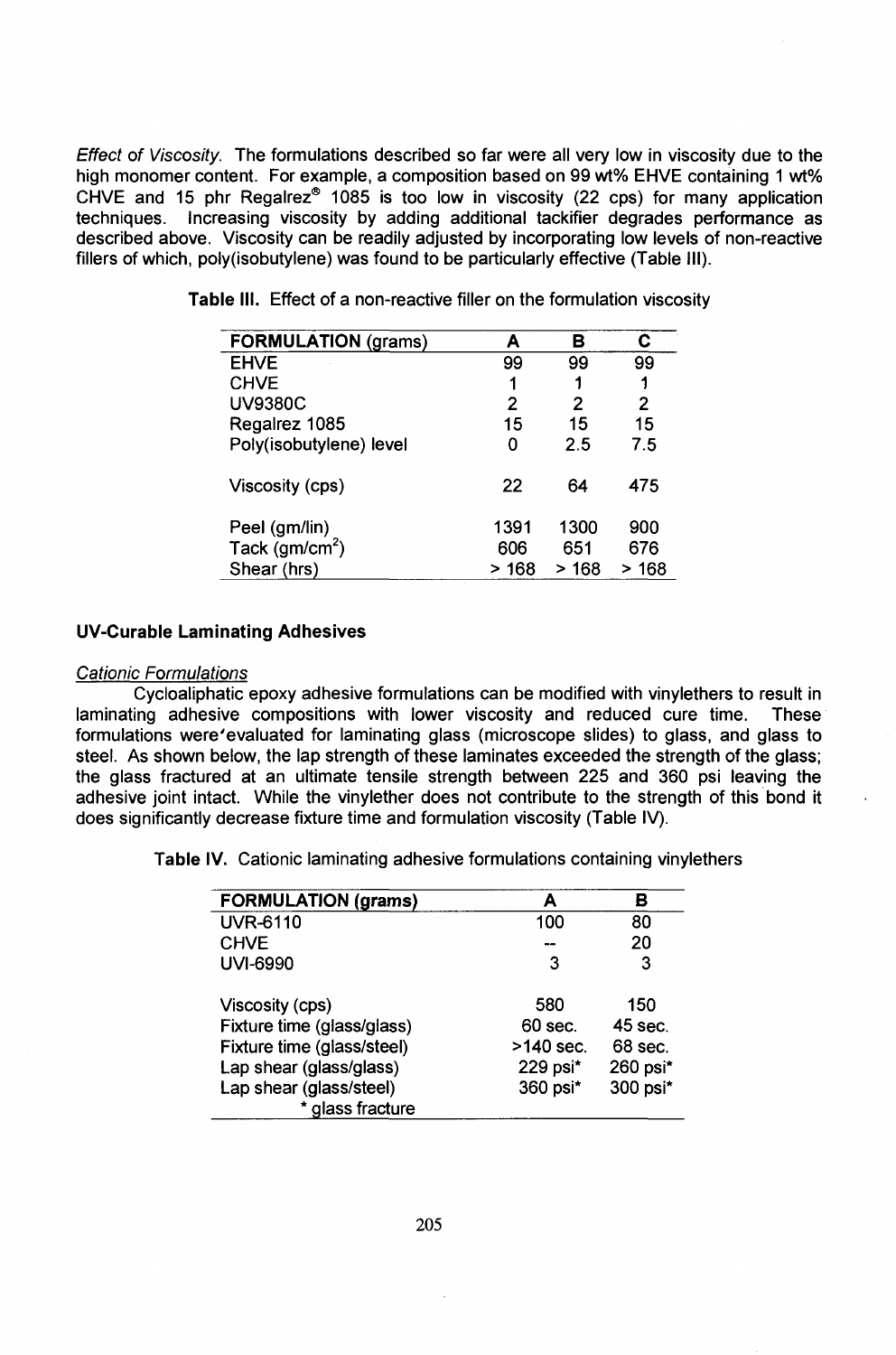### Charge Transfer Formulations

Non-acrylate, charge transfer formulations can also be used as laminating adhesives. In this case, adhesion to glass and steel is generally not as good as the cationic formulations described above; however adhesion to plastic films is often excellent. For example, a chargetransfer DVE-3/unsaturated polyester formulation was used to prepare polyester film to polyester film lap joints. The strength of the joint exceeded the strength of the polyester substrate (Table V).

#### **Free Radical Formulations**

Vinylethers are known to be effective reactive diluents for acrylate oligomers in free radical<sup>17</sup> and hybrid<sup>18</sup> formulations. While most of this work has been directed toward coatings, it would be interesting to extend this technique to adhesives. The performance of an acrylate monomer pentaerythritol tetraacrylate (PETA)/DVE-3 free-radical formulation was compared to the same formulation containing a cationic photoinitiator (FX-512) (Table VI). Polyester laminates were prepared and cured using the AETEC 1202 UV processor. In each case, the lap strength of polyester to polyester laminates exceeded the strength of the polyester. Our data suggests that the cationic photoinitiator is not required presumably due to the high ratio of acrylate to vinylether functionalities. A high acrylate to vinylether ratio helps ensure complete conversion of the vinylether double bonds.

| <b>FORMULATION (grams)</b> | D      | Е    |
|----------------------------|--------|------|
| Cargill UV Resin 15-1565   | 70.0   | 70.0 |
| DVE-3                      | 30.0   | 15.0 |
| <b>CVE</b>                 |        | 18.7 |
| t-butyl hydroquinone (ppm) | 500    | 500  |
| Irgacure 184               | 3.0    | 3.0  |
| Viscosity (cps)            | 4900   | 2000 |
| Fixture time (sec.)        | < 0.1  | 0.3  |
| Lap shear (psi)            | $101*$ | 36   |
| * substrate failure        |        |      |

**Table V.** Charge transfer laminating adhesives for polyester-to-polyester laminates

**Table VI.** Laminating adhesive formulations containing vinylethers for polyester-to-polyester laminates cured by free-radical (F) and hybrid (G) schemes

| <b>FORMULATION (grams)</b>             | F      | G     |
|----------------------------------------|--------|-------|
| <b>PETA</b>                            | 80.0   | 80.0  |
| DVE-3                                  | 20.0   | 20.0  |
| DC-193 surfactant                      | 0.3    | 0.3   |
| Irgacure 184                           | 3.0    | 3.0   |
| $FX-512$                               |        | 0.6   |
| Viscosity (cps)                        | 90     | 90    |
| Fixture time (sec.)                    | < 0.1  | < 0.1 |
| Lap shear (psi)<br>* substrate failure | $111*$ | 107*  |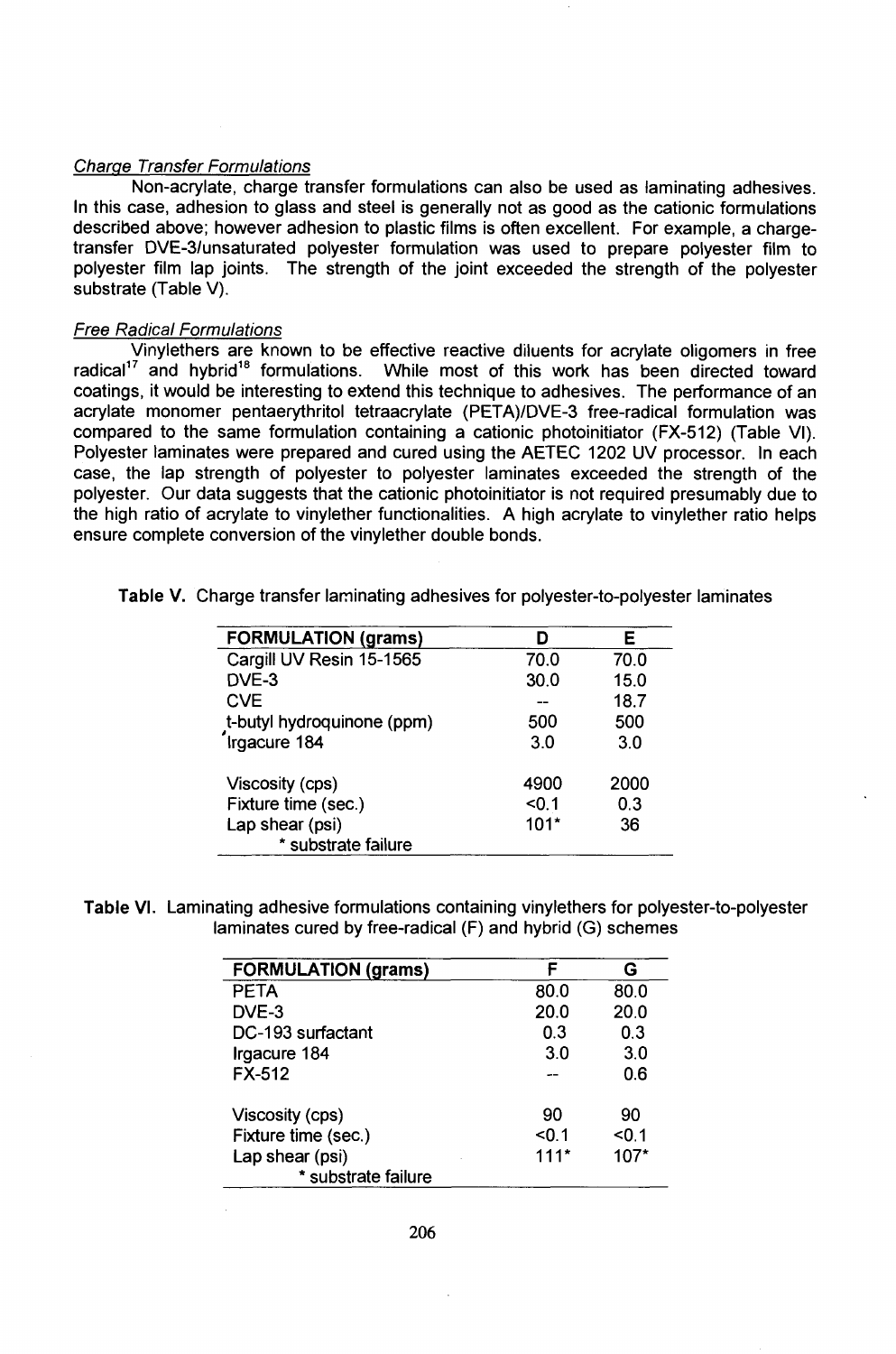#### **CONCLUSIONS**

Vinylethers offer distinct viscosity-lowering and cost-performance advantages in the formulation of UV curable release coatings, pressure-sensitive adhesives (PSAs), and laminating adhesives. The effectiveness of vinylethers in lowering viscosity, imparting controlled release behavior, increasing cationic photointiator miscibility, and in contributing to lower costs and efficient release properties of formulations based on epoxy silicones was presented. Specifically, the addition of CHVE to epoxysilicone formulations was found to increase the level of release, while the addition of DDVE and EHVE lowered formulation cost and viscosity while maintaining release performance. Further, formulations that contained large amounts of vinylethers resulted a very low formulation viscosity and excellent cured-film release behavior. It was determined that the release properties may be readily controlled by appropriate selection of the type and amount of vinylether, as well as the crosslink density. The release behavior was also found to vary based on the adhesive tape against which the performance was measured.

UV-curable PSA compositions based primarily on mono- and bifunctional vinylethers demonstrated excellent adhesive characteristics with the addition of small amounts of a tackifier. The effect of varying the tackifier level and the nature and amount of bifunctional vinylether crosslinker on adhesive performance, was demonstrated. UV-curable laminating adhesive compositions based on cationic, free-radical, and hybrid chemistries, for glass-toglass, glass-to-metal, and polyester-to-polyester lamination, were briefly discussed. It is, therefore, possible to formulate both UV-curable release coatings, as well as laminating and pressure sensitive adhesives using various vinylethers and additives to match specific release and adhesive requirements.

#### **ACKNOWLEDGEMENTS**

The authors wish to thank Melania Lapinski, John Harrington, and William Ford of GE Silicones for their invaluable help in lamination and release testing of UV cured coatings. We express our sincere thanks to the staff of Black Clawson Machine Co. for the assistance rendered by them in setting up and running the high-speed UV cured coating trials at Fulton, NY. Finally, we would also like to acknowledge the encouragement and support received from the management at GE Silicones and ISP for the publication of this manuscript.

### **REFERENCES**

- 1. Nordstrom, J. D., U.S. Pat. 3,577,265 (1971); Koerner, G., Kropac, V., and Weitemeyer, C, U.S. Pat. 4,306,050 (1981); Eckberg, R. P., U.S. Pat. 4,348,454 (1982); Carter, R. G.; Watson, S. L, and Pines, A. N., U.S. Pat. 4,293,678 (1981).
- 2. Eckberg, R. P. and LaRochelle, R. W., U.S. Pat. 4,279,717 (1981).
- 3. Priou, C, Cavezzan, J., Soldat, A., Castellanos, F., and Fouassier, J. P., RadTech '94 North America Conf. Proc.: 187(1994); Kerr, S. R., RadTech Europe 97 Conference Proceedings, 208 (1997).
- 4. Crivello, J. V. and Eckberg, R. P., U.S. Pat. 4,617,238 (1986); Herzig, C, RadTech '94 North America Conf. Proc.: 635(1994); Selby, S., Brown, D., Kwai Lo, P. Y., Chesire, P. and Taylor, R. G., European Pat. EP542484 (1992).
- 5. Eckberg, R. P., RADCURE '84 Conf. Proc., Association of Finishing Processes of SME, Atlanta Georgia, 2-1 (1984).
- 6. Dougherty, J. A. and McKittrick, J., RadTech Asia 97 Conference Proceedings, 28- 36(1997).